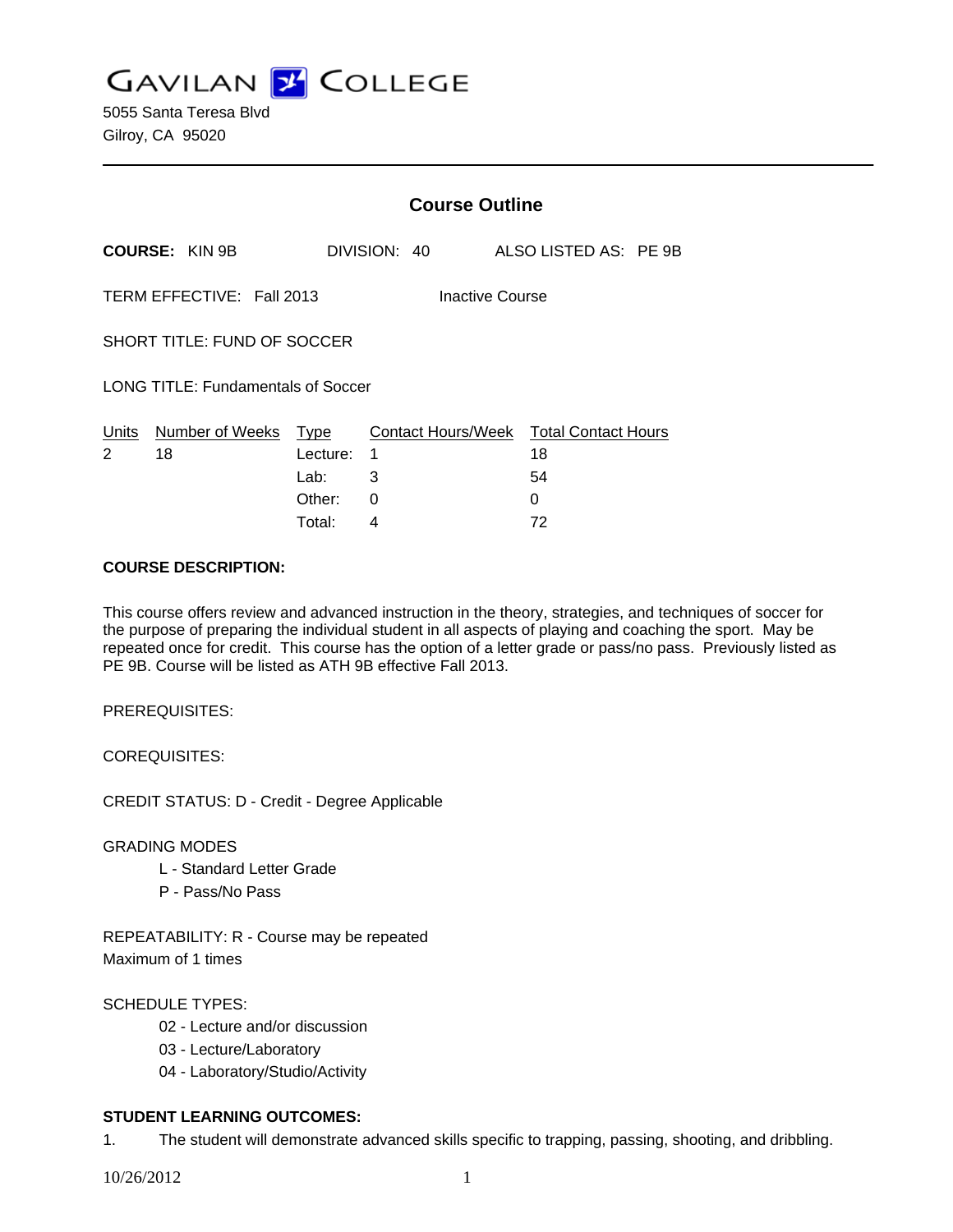Measure: Performance ILO: 7, 2, 1 GE-LO: E1

2. The student will recognize various systems of play common to soccer and react accordingly. Measure: Demonstration, Observation

ILO: 7, 2, 1, 4 GE-LO: A1, A2, E1

3. The student will analyze and interpret rules, advanced strategies, and a variety of offensive and defensive theories.

Measure: Written test, Performance test ILO: 7, 1, 2, 4 GE-LO: A1, A2, E1

# **CONTENT, STUDENT PERFORMANCE OBJECTIVES, OUT-OF-CLASS ASSIGNMENTS**

Inactive Course: 09/24/2012

12 Hours

Introduction and discussion of course syllabus and grading procedures. Review of equipment needs and additional conditioning and stretching for soccer. Advanced trapping and passing. More detailed instruction in the essential skills of trapping and passing, including the mechanics involved. Students who repeat this class will become more proficient in these advanced skills through supervised repetition and practice.

HW: Students will develop a list of stretching and conditioning exercises explaining the specific benefits to soccer players. They will watch several professional matches and write descriptions of the advanced trapping and passing skills observed.

SPO: Students will utilize the correct methods of stretching and participate in conditioning drills. They will demonstrate and explain the passing and trapping skills presented.

8 Hours

Advanced shooting. Skills such as utilizing the instep, chipping, volley and bending the ball will be practiced. Advanced dribbling. Advanced mechanics involved in dribbling the soccer ball, such as inside/outside of the foot, instep, sole of the foot, and feints, will be presented. Lecture, discussion, video, and guided practice will be utilized. Through supervised repetition of the drills students who repeat this class will become more proficient in these skills.

HW: Students will watch video and live matches and analyze successful shooting techniques. They will make a list of the shooting skills they observe.

SPO: Advanced shooting techniques will be demonstrated by the students. They will be able to analyze the various skills involved in executing all types of shots. Dribbling skills and their effectiveness in the various areas of the field of play will be evaluated by the students.

16 Hours

Advanced defending. Essential defensive techniques and proper mechanics will be demonstrated and a team philosophy will be discussed. Focus will be on 1v1, 2v2, and shepherding. Advanced goalkeeping. Focus will include high balls, punching, diving and redistribution. Sequential drills will be utilized. Students who repeat this class will become more advanced defenders. They will become more proficient through supervised practice.

HW: Students will watch live matches and/or videos and share observations of defensive techniques with fellow classmates. They will explain the defensive system or lack-there-of that the teams are utilizing. Successes or failures of those systems will be described. Students will evaluate the advanced skills demonstrated by the goalkeepers.

SPO: Students will be able to explain and demonstrate these defensive skills. They will demonstrate the proper form and skills used in goalkeeping. Students will participate in a variety of situational drills. 8 Hours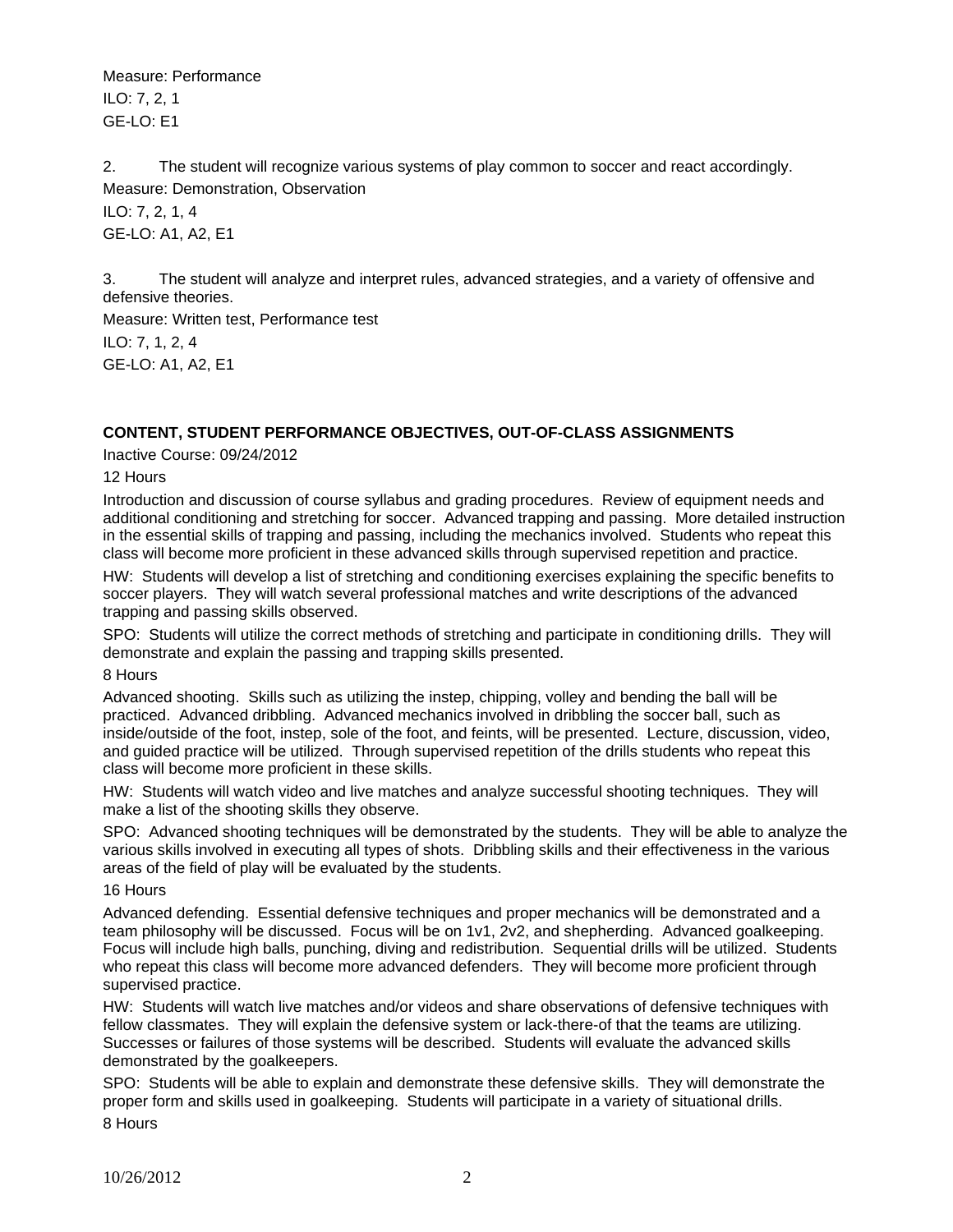Advanced passing and shooting. Students will be presented information on and practice chipping, top of the instep, and inside of the instep shooting as well as disguising passes, give-n-go's, overlapping, feints, and proper usage of the areas of the field (offensive third, middle third, and defensive third). Advanced defending. Situations, philosophies, and strategies involved in defending will be discussed. Students who repeat this course will become more proficient in executing passing and shooting techniques through supervised repeated practice. They will become more skilled at defending.

HW: Students will watch and evaluate professional or 4-year college players in match situations and analyze the effectiveness of the players skills in utilizing the proper areas of the field. They will also track what defense is being utilized and note what adjustments are being made and how effective they are.

SPO: Students will be able to demonstrate their skills in practical game applications. They will discuss a variety of strategies involved in defending.

#### 8 Hours

Systems of play. Review systems of play, including the student's ability to explain the tactics behind each system. Advanced systems of play showing strategy and philosophy will be introduced. Set plays. Throwins, freekicks (both direct and indirect), and corners will be reviewed. Students who repeat the class will benefit from the supervised repetition of practice. They will be provided the opportunity to teach a set play to the rest of the class.

HW: Students will watch matches at all levels and evaluate in writing the systems of play in use and how successful or not they were. They will track the systems and note when adjustments were made as well as evaluate how well the systems matched up against each other. They will also evaluate how well the system of play reflected the team's ability and skills to run that system. Students will evaluate the effectiveness of the set plays used by the teams.

SPO: Students will be able to recognize, explain, and demonstrate the various systems of play. They will be able to apply the appropriate skills necessary to execute set plays.

### 16 Hours

Laws of the game. Lecture, discussion, and test on the rules of soccer. Interclass play. Semester review. Student's skills and their ability to execute formations will be evaluated during this time. Students who repeat the course will become more proficient in their skills through supervised practice.

HW: Students will analyze a professional level game and write their interpretation of the officials rulings. They will watch a match and write a critique utilizing the information gained in class. Students will meet to review for the final.

SPO: Students will complete a test on the rules of soccer. Students who repeat this class will demonstrate their knowledge of the rules of the game by analyzing and interpreting these rules by refereeing scrimmages and making the correct calls depending on the infraction. Students will demonstrate their playing skills and the rules of the game through interclass play and by refereeing scrimmages.

2 Hours

Final.

## **METHODS OF INSTRUCTION:**

Lecture, demonstration, guided practices, video-analysis and interpretation, group discussions.

## **METHODS OF EVALUATION:**

The types of writing assignments required: Written homework Other: Referee exam. The problem-solving assignments required: None The types of skill demonstrations required: Performance exams The types of objective examinations used in the course: Multiple choice True/false

10/26/2012 3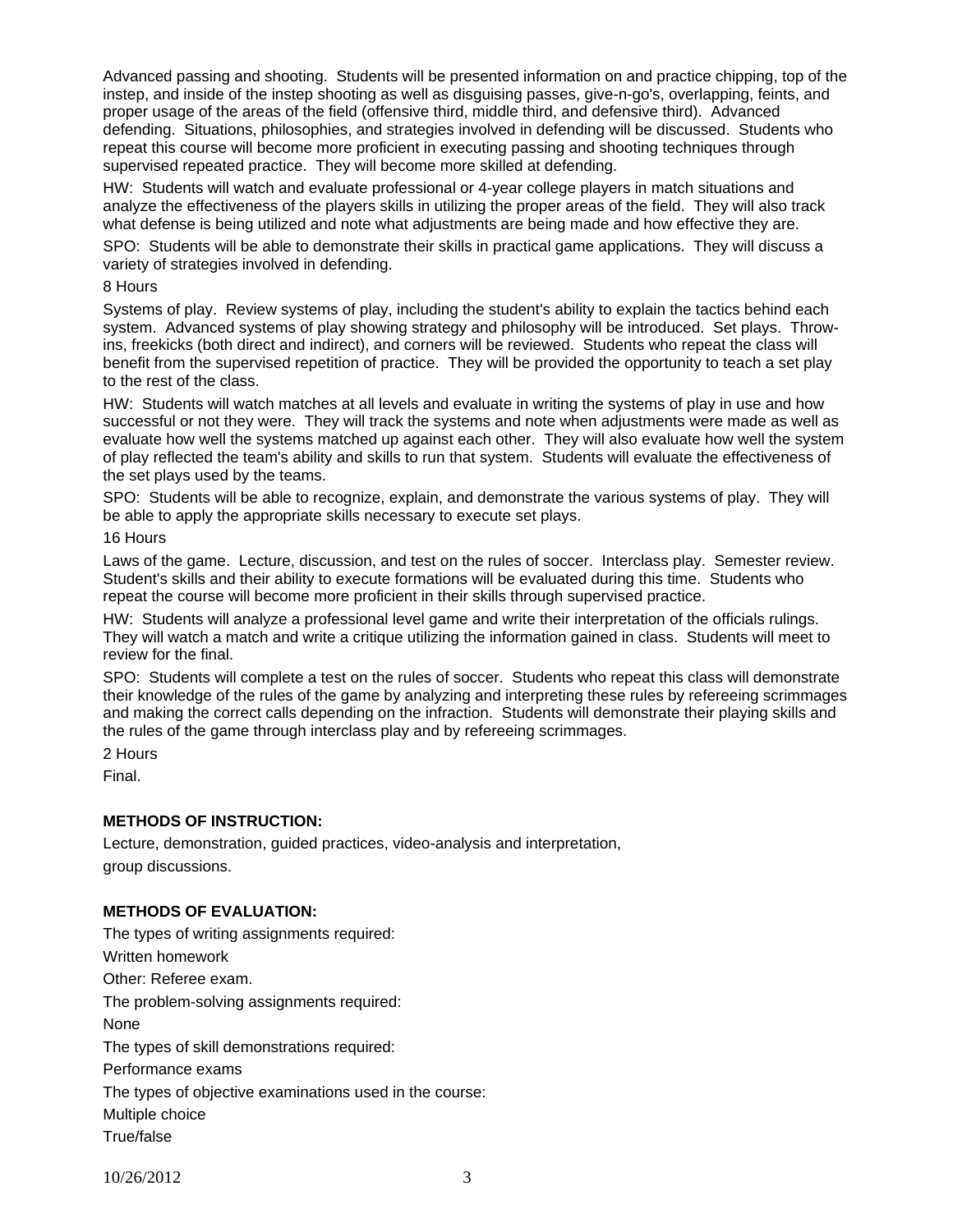Other: Referee exam Other category: Course requires participation The basis for assigning students grades in the course: Writing assignments: 10% - 20% Problem-solving demonstrations: 0% - 0% Skill demonstrations: 30% - 50% Objective examinations: 10% - 20% Other methods of evaluation: 20% - 40% JUSTIFICATION:

The department is requesting a name change, from the Physical Education and Athletics Department to the Department of Kinesiology and Athletics. The reasons for this action include:

1) A desire to follow suit with the 4-year colleges and universities.

2) A trend in the field. Community colleges are moving in this direction with Cabrillo College already taking this action. Others such as Sacramento City College, Mission College, and Diablo Valley College are also in the process of changing their name as well. Gavilan College can be a leader in this trend.

3) This more closely describes what our profession is about.

"Kinesiology is the academic discipline concerned with the art and science of human movement."

4) The state academic senate has proposed that Kinesiology and Exercise Science majors be added to the Disciplines List so they have recognized the move in this direction.

5) Over recent years, there have been discussions within the State regarding the need to streamline Physical Education as a discipline. This would help with the negative connotation that is often identified with this discipline. Gavilan College has worked hard to modify our programs to meet State requirements for our major. The name change would be another step in the right direction.

## **REPRESENTATIVE TEXTBOOKS:**

#### **ARTICULATION and CERTIFICATE INFORMATION**

 Associate Degree: GAV E1, effective 201170 CSU GE: CSU E1, effective 201170 IGETC: CSU TRANSFER: Transferable CSU, effective 201170 UC TRANSFER: Transferable UC, effective 201170

**SUPPLEMENTAL DATA:** 

Basic Skills: N

10/26/2012 4